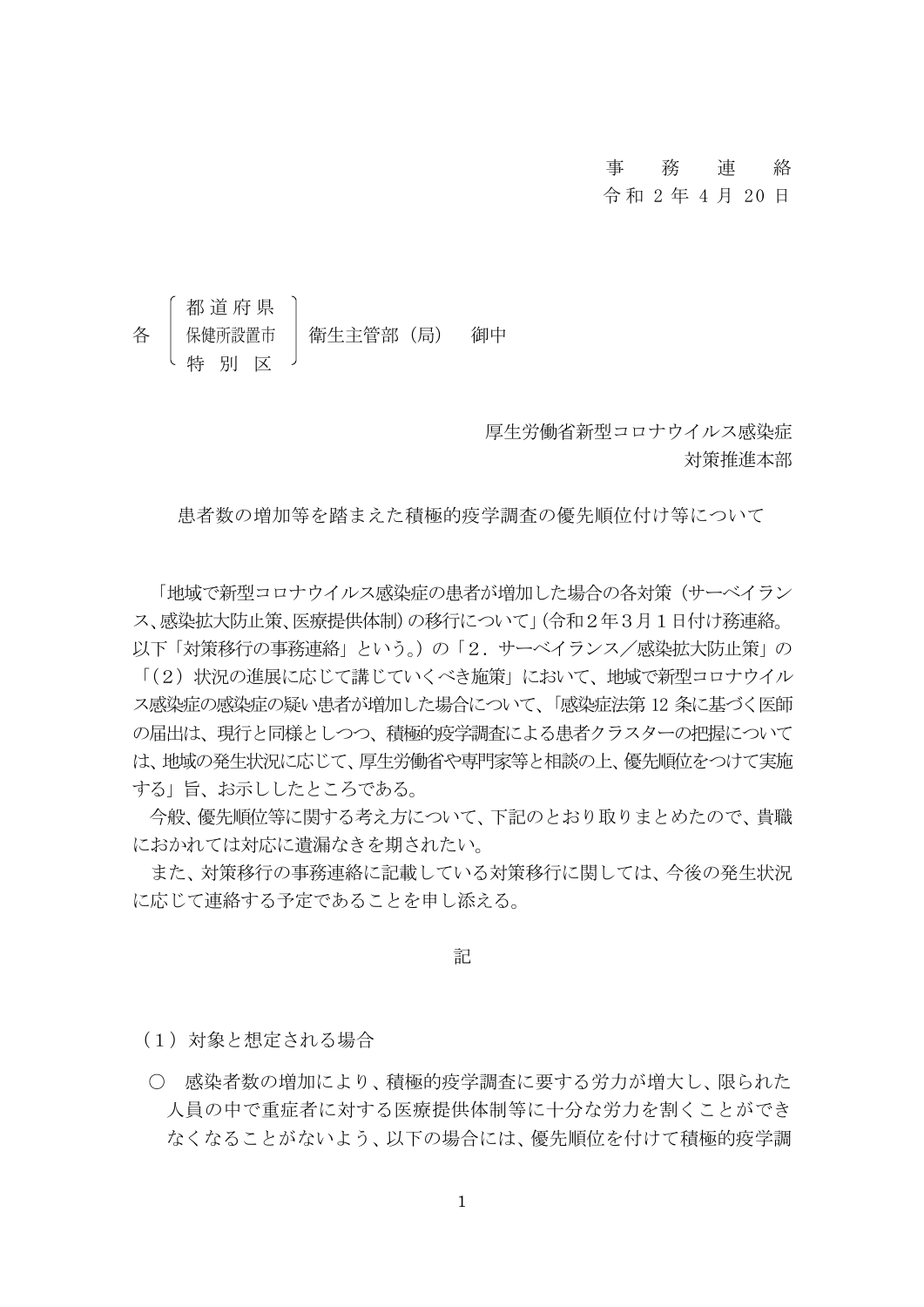査を実施する。

- ・「新型コロナウイルス感染症対策の基本的対処方針」(新型コロナウイルス感染 症対策本部決定)の「特定警戒都道府県」においては、必要に応じて(2)の 対応を取る。その際、当該都道府県内一律の取扱ではなく、保健所ごとに対応 を検討すること。(2)の対応を取る場合には、厚生労働省新型コロナ対策推進 本部技術総括班へ連絡する。
- ・それ以外の都道府県においては、厚生労働省新型コロナ対策推進本部技術総括 班と相談の上、対応する。
- (2)積極的疫学調査の実施方法について

①濃厚接触者に対するフォローアップ

- 濃厚接触者をリストアップした際に、濃厚接触者へ健康観察票(別添参照) を渡し、以下のような対応を伝え、原則として症状があった場合に連絡を 受ける体制とする。
	- ・14 日間は不要不急の外出は控え、やむを得ず移動する際にも公共交通機関 の利用は避けること
	- •14 日間は濃厚接触者自身(又は家族等)が体温測定を行い、発熱や咳・呼 吸苦などの症状の有無を確認し、健康観察票を記入すること
	- ・咳や発熱などの症状を発症した場合には、直ちに保健所等に連絡すること
	- ・濃厚接触者が指定された医療機関を受診する際に、渡した健康観察票を持 参すること
- 重症化リスクが高い者(高齢者、基礎疾患を有する者等)等保健所が必 要と判断した者については引き続き電話連絡等により健康観察を行う。
- こうした対応を取る際には、
	- ・アプリ等を活用した濃厚接触者の健康状態の把握
	- ・健康観察や濃厚接触者に症状が出た場合の相談等の業務について地域の 医師会や医療機関への業務委託
	- ・濃厚接触者が発症した場合の連絡先として、FAX やメール、一般の相談電 話以外の電話番号を伝える等による連絡方法の確保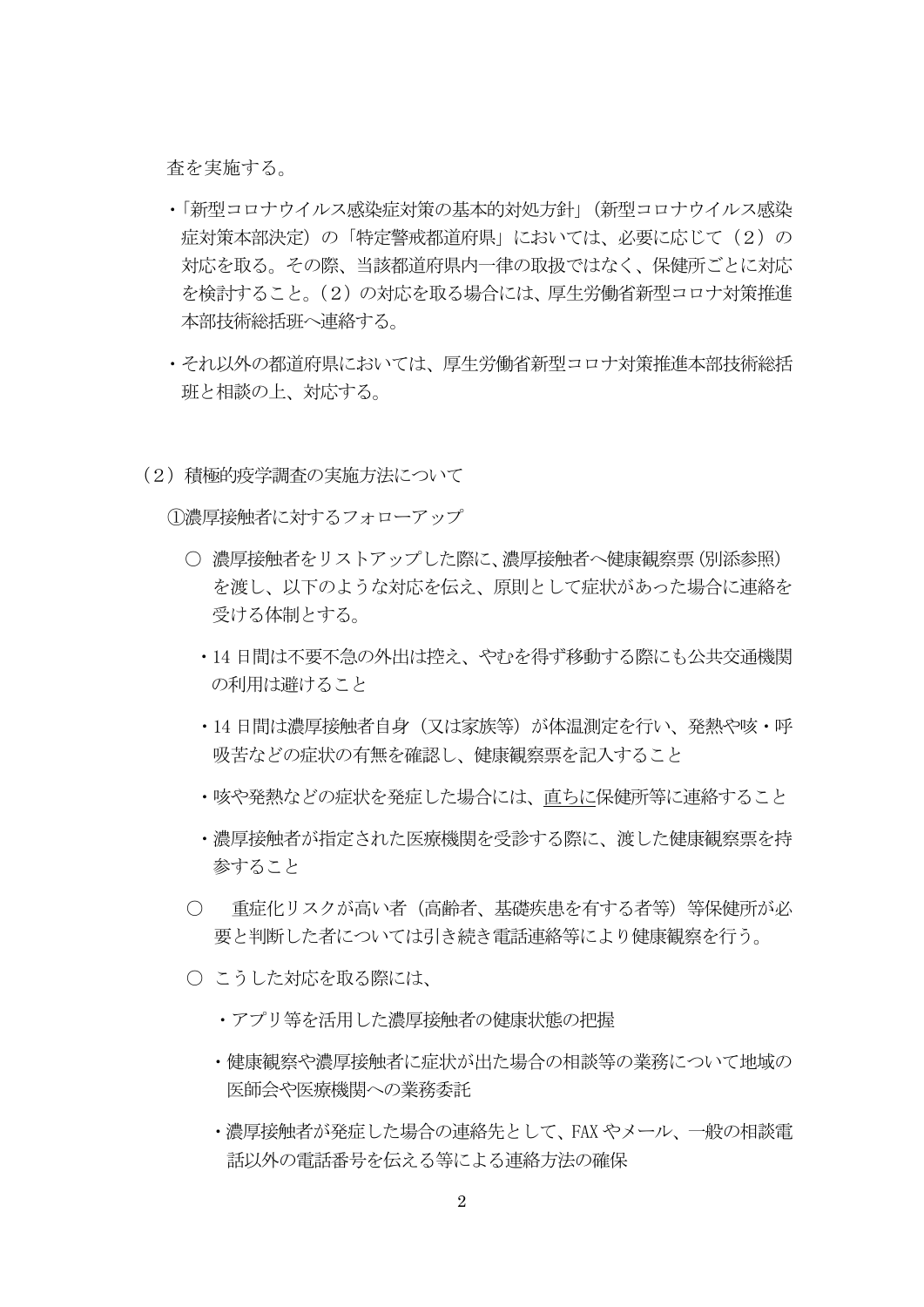などにより、効率的な運用を検討するとともに、濃厚接触者が発症した場 合に、連絡できる体制を確保する。

②感染者と接触した者を把握する情報収集(共通曝露源の調査)について

- ○クラスターに対する対策を講じるための感染経路及び接触者を特定又は探 知する調査(いわゆる後ろ向きの調査)については、重症化リスクの高い者 に関わる場合など、以下のような場合を調査する。
	- ・感染者が重症化リスクの高い者と接していた可能性が高い場合

(例:感染者が医療従事者、高齢者福祉施設職員である等)

- ・事例が施設内などのリスクの高い集団発生に関連すると考えられる場合
- ・その他保健所において特に優先的に行う必要があると考えられる場合

以上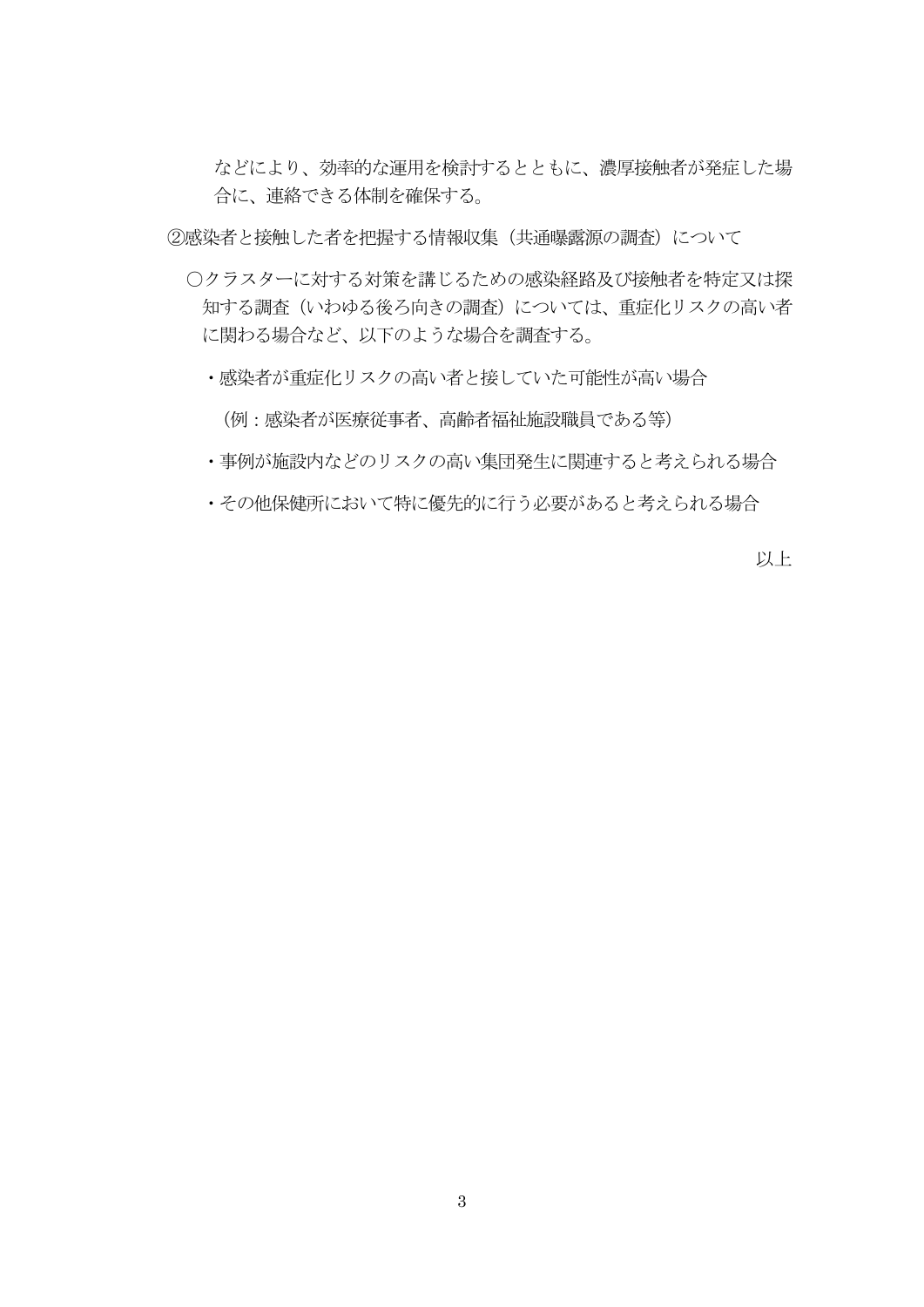# 濃厚接触者の方へお知らせ

## 陽性患者と濃厚接触をされた方へ

陽性と診断された方と接触してから起算して14日間は指定された場所(自宅やホテル等) でお過ごしいただき、①~⑤のように行動してください。

- ① 原則、指定された場所から14日間、不要不急の外出はできる限り控えて下さい。やむをえず 外出する際は、マスクの着用と手指衛生などの感染予防策を行って下さい。
- ② 公共交通機関を使用しないでください。 (不特定多数が利用する電車、バス、タクシー、国内線の飛行機など)

御本人で以下の空欄に記入してください。

| 滞在期間<br>$\sim$                                                    | 例:自宅、ホテル、等<br>〔待機場所】 |
|-------------------------------------------------------------------|----------------------|
| 滞在期間<br><u>mmmmmmmmm</u><br><b>20000</b><br>$\tilde{\phantom{a}}$ | 機場所<br>mmmmmmm       |

- ③ 健康状態を毎日チェック(裏面に記入してください)
	- ・ 体温測定を毎日行い、発熱の有無を確認してください。
	- ・ 激しい咳や呼吸が苦しくなるなどの症状の有無を確認してください。 (身近な方の健康状態にも注意を払ってください)
- ④ 咳や発熱などの症状が出たら
	- ・ マスクを着用して他者に感染させないように注意してください。
	- ・ 事前に保健所に電話連絡し、濃厚接触者であり自宅待機等をしていることを伝え、指定された 医療機関を、この用紙を持参して受診してください。
- ⑤ ご家族等の身近でお過ごしになる方へ
	- ・ こまめに手洗いを行ってください。
	- ・ 十分な睡眠や栄養をとるようにしてください。
	- ・ ご家族などで体調が悪い方が発生した場合、周囲の方もマスクを装着し、接触する方を限定し てください。

## 滞在先を変えるときは保健所へご連絡ください。

そのほか、新型コロナウイルス感染症に関することでご不明な点がある方は、以下の電話番号にご相談 ください。

保健所名:



保健所長署名欄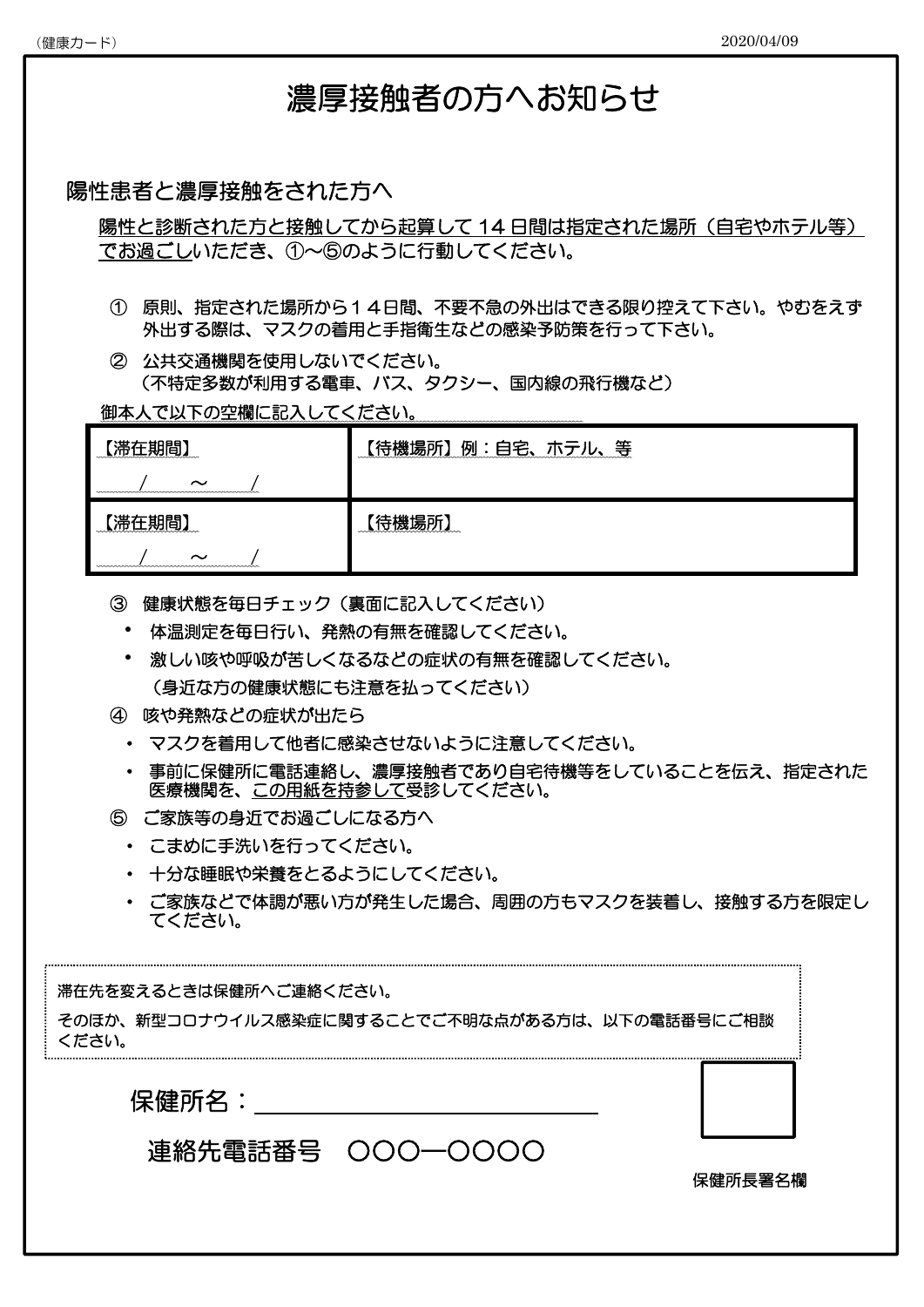## 日々の体温と健康状態を下記に記載をしてください

| 日にち        | 体温                   | 激しい咳や呼吸が苦しくなるなどの症状の有無 |
|------------|----------------------|-----------------------|
| 1日目        | $\hat{C}$            |                       |
| 2日目        | $\hat{\mathcal{C}}$  |                       |
| 3日目        | $\int_0^\infty$      |                       |
| 4日目        | $\hat{\mathcal{C}}$  |                       |
| 5日目        | $\partial$           |                       |
| 6日目        | $\hat{C}$            |                       |
| <b>788</b> | $\hat{\mathcal{C}}$  |                       |
| 8日目        | $\int$               |                       |
| 9日目        | $\hat{\mathcal{C}}$  |                       |
| 10日目       | $\int$               |                       |
| 11日目       | $\hat{\mathcal{C}}$  |                       |
| 12日目       | $\hat{\mathcal{C}}$  |                       |
| 13日目       | $\hat{\mathcal{C}}$  |                       |
| 14日目       | $\mathrm{C}^{\circ}$ |                       |

次の症状がある方は保健所にご相談ください。

・風邪の症状や 37.5℃以上の発熱が4日以上続いている。

(解熱剤を飲み続けなければならないときを含みます)

・強いだるさ(倦怠感)や息苦しさ(呼吸困難)がある。

※ 高齢者や基礎疾患等のある方は、風邪の症状や 37.5℃以上の発熱が2日程度続く場合、又は強いだ るさ(倦怠感)や息苦しさ(呼吸困難)がある場合

保健所でご相談の結果、新型コロナウイルス感染の疑いのある場合には、専門の「帰国者・接触者外 来」をご紹介しています。マスクを着用し、公共交通機関の利用を避けて受診してください。 なお、現時点では新型コロナウイルス感染症以外の病気の方が圧倒的に多い状況であり、 インフルエン ザ等の心配があるときには、通常と同様に、かかりつけ医等に御相談ください。

【相談後、医療機関にかかるときのお願い】

 〇保健所から受診を勧められた医療機関を受診してください。複数の医療機関を受診することはお控え ください

〇医療機関を受診する際にはマスクを着用するほか、手洗いや咳エチケット(咳やくしゃみをする際 に、マスクやティッシュ、ハンカチ、袖を使って、口や鼻をおさえる)の徹底をお願いします。

(妊婦の方へ)

妊婦の方については、念のため、重症化しやすい方と同様に、早めに保健所に御相談ください。

(お子さまがいる方へ)

 小児については、現時点で重症化しやすいとの報告はなく、新型コロナウイルス感染症については、目 安どおりの対応をお願いします。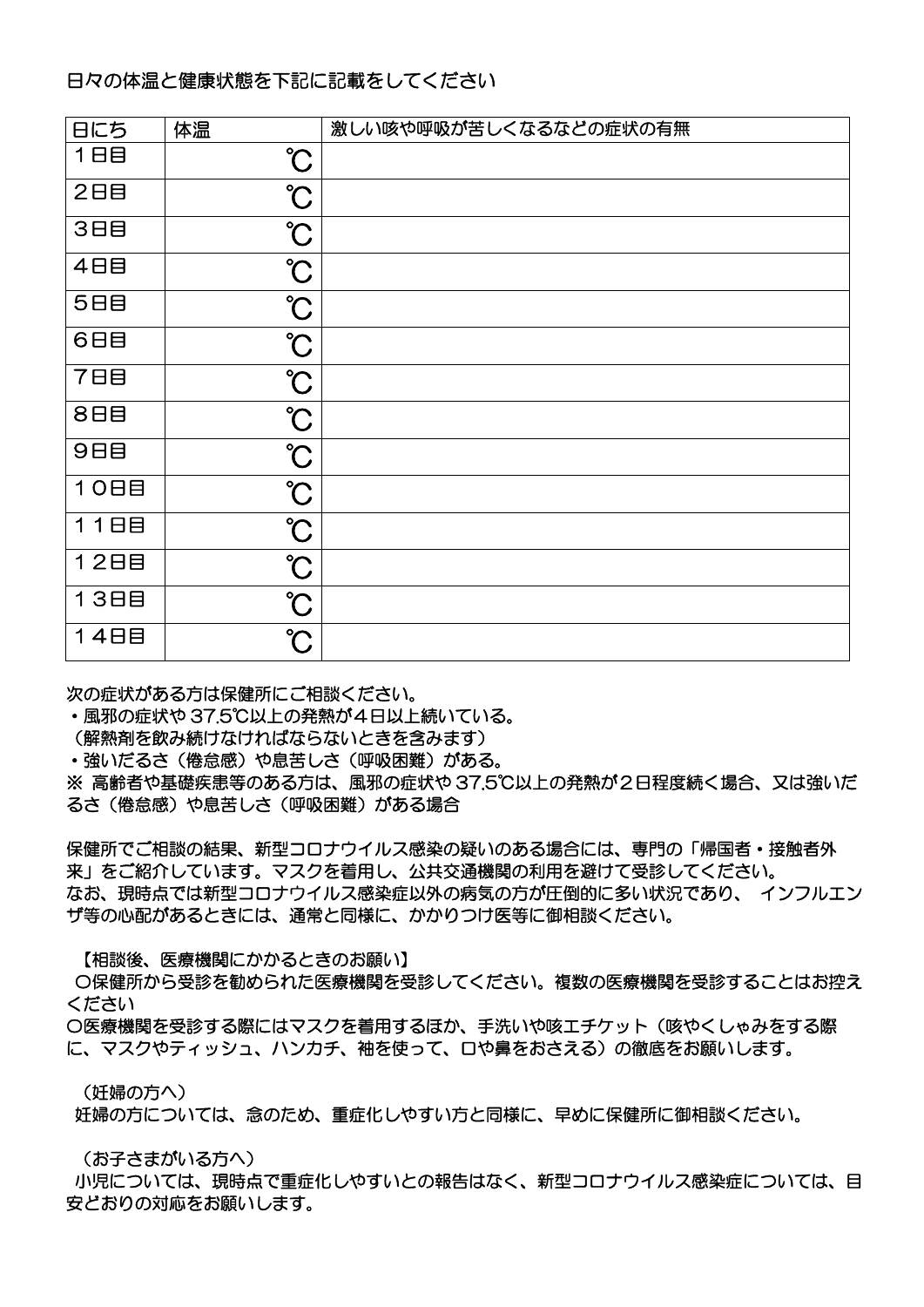# **Notice to persons identified as close contacts with a confirmed case of COVID-19 Persons who had close contact with a confirmed case of COVID-19 Please stay in the designated place for the 14-day period after you contacted with a confirmed case of COVID-19 , and follow the instructions below. When you no choice but to go out, you have to take measures to infection prevention such as wearing mask and hand hygiene.**

- ① Do not leave the designated place for 14 days. In case of essential needs such as purchasing of foods, ask your family member to do it for you
- ② Do not use any public transportation. This includes trains, buses, taxis, domestic flights, etc. ◎Please fill in the blanks below.

| <b>[Period of stay]</b> | [Place of stay] Ex.) Home, Hotel, etc |
|-------------------------|---------------------------------------|
| $\sim$                  |                                       |
| <b>Period of stay</b>   | [Place of stay]                       |
| $\sim$                  |                                       |

### ③ **Check your health condition**

- Check your body temperature for fever every day. (Please note on the back)
- ・ Monitor your physical condition carefully and check for symptoms such as severe cough or breathing difficulties.
- ※ Pay attention to health condition of your close contacts as well.

### ④ **If you have symptoms such as cough or fever,**

- ・ Wear a mask to prevent the spreading of infection to others.
- ・ Call the repatriation consultation center and inform them about your prior travel history. Then, visit the designated medical institution with this health card.

### ⑤ **For persons who live in close contact with family members, etc.**

- ・ Wash your hands frequently and thoroughly.
- ・ Make sure to get enough sleep and nutrients.
- ・ If someone in your family, etc. is feeling unwell, the people around the person should also wear masks, and limit the number of people with whom they come into contact.
- ※ **Please call to Public health center when you change your address.**

Public helth center name:

Telephone number ○○○-○○○○



保健所長署名欄